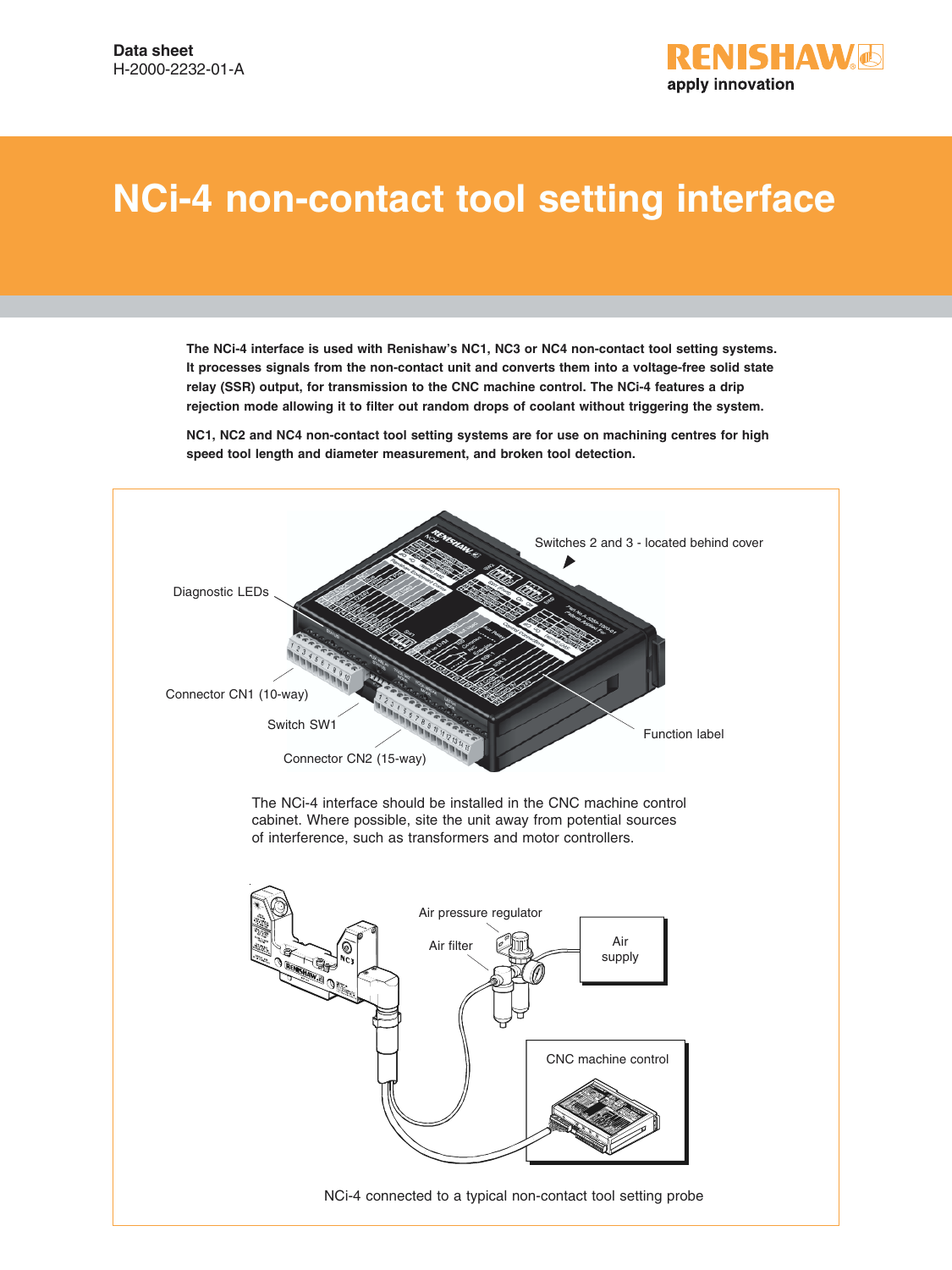# **Specification**

| <b>Principal application</b> | The NCi-4 processes signals from the NC1, NC3 or NC4 and converts<br>them into a voltage-free solid state relay (SSR) output, which is<br>transmitted to the CNC machine control.                                             |  |  |
|------------------------------|-------------------------------------------------------------------------------------------------------------------------------------------------------------------------------------------------------------------------------|--|--|
| <b>Dimensions</b>            | Compact size 134 mm x 107.6 mm x 34.6 mm (5.28 in x 4.24 in x 1.36 in).                                                                                                                                                       |  |  |
| Supply voltage               | 11 V to 30 V dc                                                                                                                                                                                                               |  |  |
| <b>Supply current</b>        | NC3 or NC4 connected: 120 mA @ 12 V, 70 mA @ 24 V<br>NC1 connected:<br>300 mA @ 12 V, 130 mA @ 24 V                                                                                                                           |  |  |
| Output signal                | Two voltage-free solid state relay (SSR) outputs configurable normally<br>open or normally closed, one of which can be configured level or pulsed<br>(pulse width can be 20 ms or 100 ms).                                    |  |  |
| <b>Auxiliary relay</b>       | Auxiliary relay for skip sharing with a spindle probe system or controlling<br>the transmitter separately from the receiver. May alternatively be used to<br>operate a remote LED or buzzer.                                  |  |  |
| <b>Temperature limit</b>     | Operating 5 °C to 50 °C (42 °F to 122 °F).<br>Storage -10 °C to 70 °C (14 °F to 158 °F).                                                                                                                                      |  |  |
| Life                         | Tested to >1 million on/off cycles.                                                                                                                                                                                           |  |  |
| <b>Mounting</b>              | DIN rail. Alternative mounting using screws.                                                                                                                                                                                  |  |  |
| <b>Supply protection</b>     | 1.1 A resettable fuse. Reset by removing power and cause of fault.                                                                                                                                                            |  |  |
| Input/output protection      | SSR outputs protected by 50 mA resettable fuse.<br>Auxillary relay output protected by a 200 mA resettable fuse.                                                                                                              |  |  |
| <b>Response time</b>         | The system electronics will detect when the laser beam is blocked<br>within $9 \mu s$ .                                                                                                                                       |  |  |
| <b>Diagnostic LEDs</b>       | Beam status, latch mode, high speed tool breakage detection mode,<br>Auxiliary relay, tool setting mode.                                                                                                                      |  |  |
| <b>Modes of operation</b>    | High speed tool breakage detection mode.<br>Normal measurement mode.<br>Latch mode<br>- for profile checking and cutting edge checking.<br>Drip rejection mode - rejects random drops of coolant falling through<br>the beam. |  |  |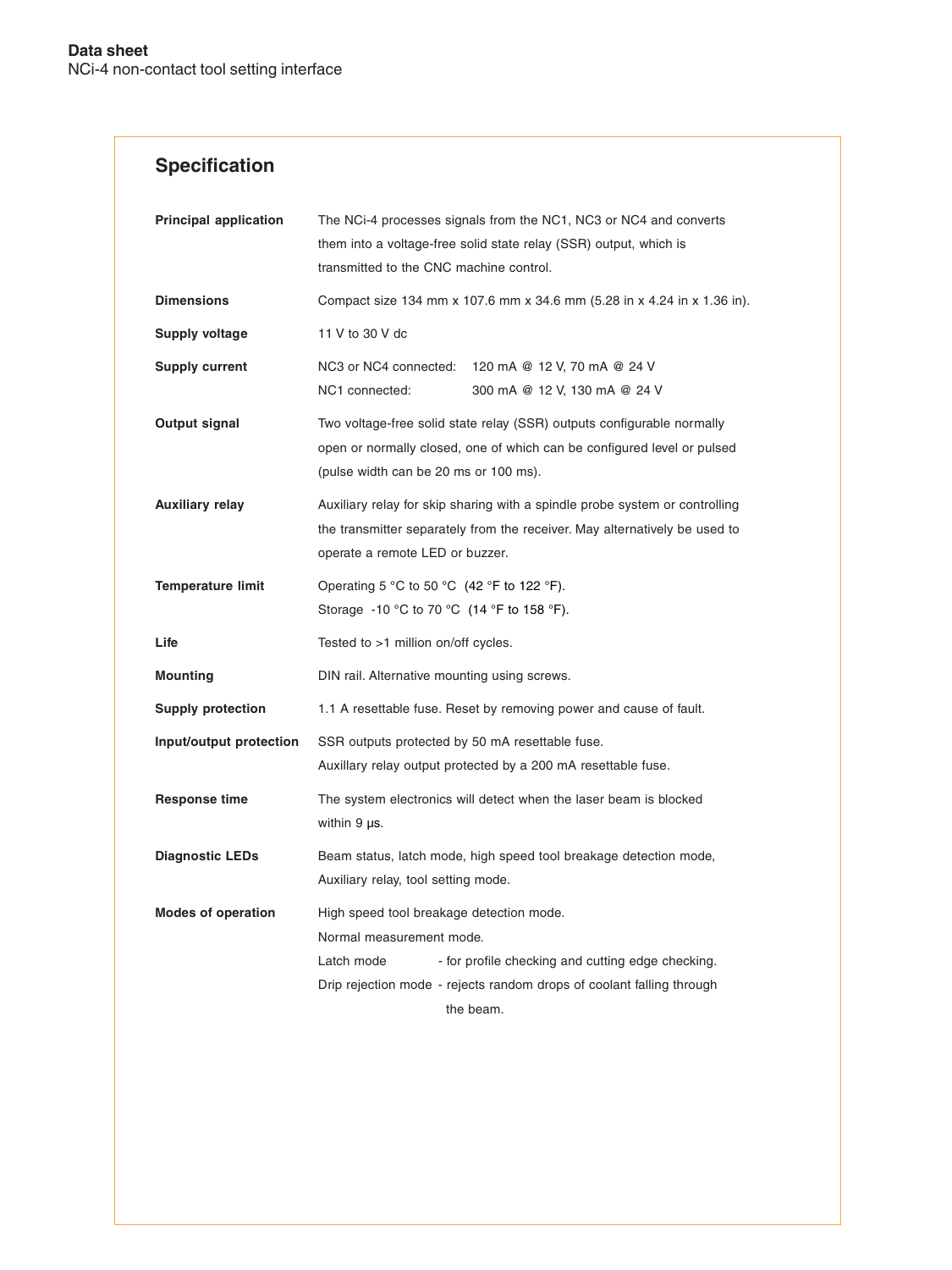



#### **Status LED** (when used with NC3 or NC4)

optimum performance maintenance is required.

| <b>LED colour</b>                 | <b>Tool setting mode</b>                                                                                                                                             | High speed broken<br>tool detection mode           | Latch mode                                                                                                                                                                                    |
|-----------------------------------|----------------------------------------------------------------------------------------------------------------------------------------------------------------------|----------------------------------------------------|-----------------------------------------------------------------------------------------------------------------------------------------------------------------------------------------------|
| Green/amber<br>(flashing at 1 Hz) | The system operating voltage<br>is too high.<br>The system will continue to<br>function but for optimum<br>performance repeat the set-up<br>and alignment procedure. | Not applicable                                     | The output is not latched.<br>The system operating voltage is too high.<br>The system wil continue to function,<br>but for optimum performance repeat<br>the set-up and alignment procedures. |
| Green                             | The beam is clear.<br>The probe is un-triggered.                                                                                                                     | Not applicable                                     | The beam is clear.<br>The output is not latched.                                                                                                                                              |
| Amber                             | The beam is partially<br>blocked *.                                                                                                                                  | The output is not latched.<br>The beam is blocked. | The output is not latched.<br>The beam is blocked by a rotating tool $*$ .                                                                                                                    |
| Red                               | The beam is blocked.<br>The probe is triggered.                                                                                                                      | The output is latched.<br>The tool is broken.      | The output is latched.                                                                                                                                                                        |
| No light                          | No power to the unit                                                                                                                                                 |                                                    |                                                                                                                                                                                               |
| ∗                                 | If the laser beam is clear and the LED is amber.<br>the system will continue to function, but for                                                                    |                                                    | Please see Renishaw NC4 installation and maintenance<br>quide, Part no H-2000-5230 for suggested actions.                                                                                     |